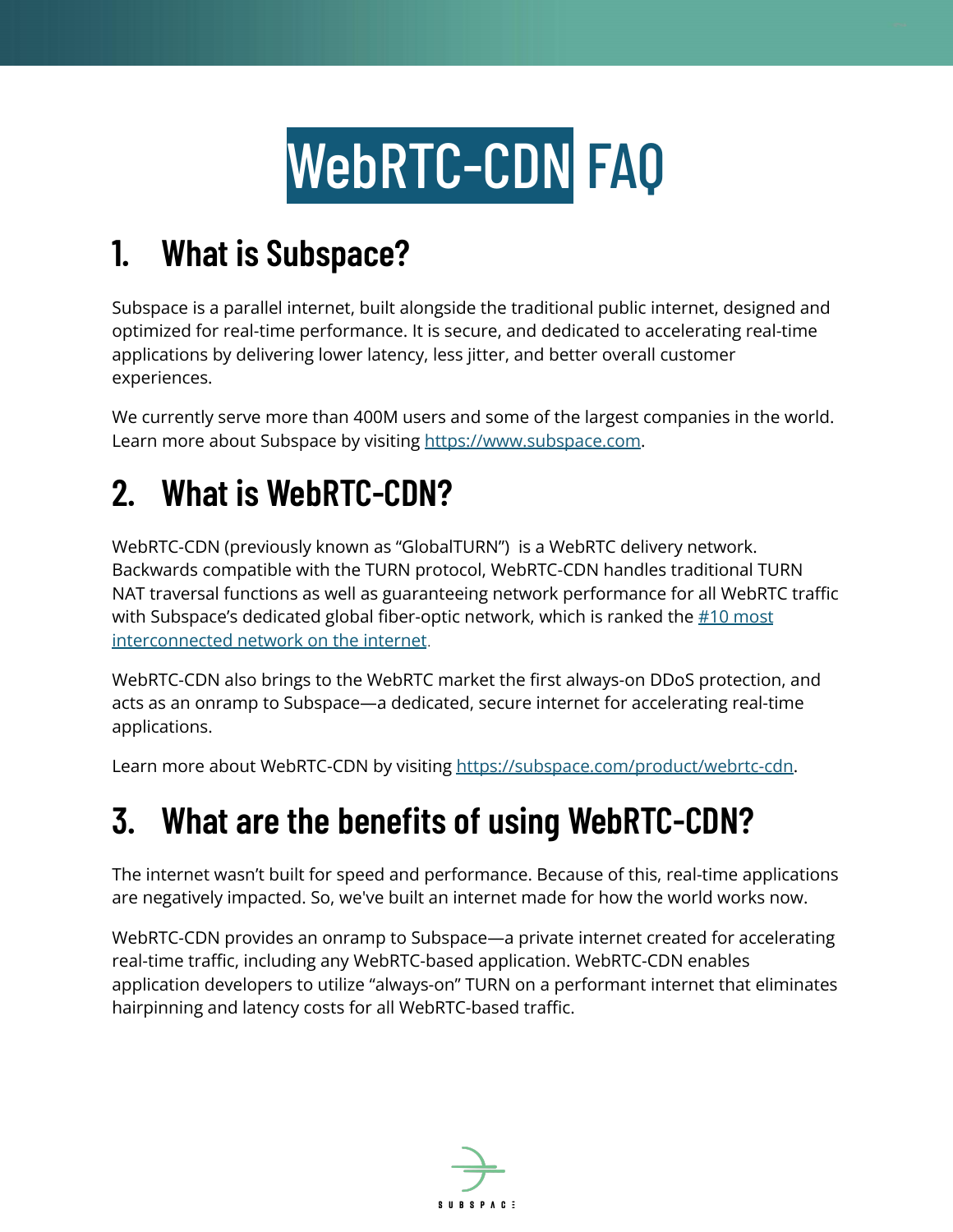WebRTC-CDN enables the privacy benefits and reliability of using TURN on a global-scale, without having to manage deployments or any other TURN services. WebRTC-CDN provides ephemeral credentials via the Subspace API; it does not require hardware or installation.

Learn more by visiting [https://subspace.com/product/webrtc-cdn.](https://subspace.com/product/webrtc-cdn)

# **4. How can I get access to WebRTC-CDN?**

Simply visit [console.subspace.com/try](https://console.subspace.com/try) and create a free account.

Additional plans are available after signup. If you'd like to learn more about them, then please visit [https://subspace.com/pricing/webrtc-cdn.](https://subspace.com/pricing/webrtc-cdn)

# **5. Do you have an API?**

Yes. Subspace WebRTC-CDN provides a REST API for customers to obtain ephemeral TURN credentials for use by WebRTC clients. The API returns TURN credentials in a JSON format that can be consumed directly by browser [WebRTC](https://www.w3.org/TR/webrtc/#rtciceserver-dictionary) APIs.

All relevant API documentation is available at [https://subspace.com/api.](https://subspace.com/api)

## **6. Do you support the 'long-term credential mechanism?'**

Yes. Both WebRTC and WebRTC-CDN use the long term credential mechanism to authenticate TURN allocation requests.

Additionally, Subspace provides ephemeral credentials that expire within minutes. A new set of credentials must be obtained after expiry. Expiration does not affect existing TURN allocations, only new allocations require valid credentials. In the event of an ICE restart, valid/non-expired credentials will be required. This provides added protection when sharing credentials with client applications. Each request to the TURN credentials API will result in a new set of dynamically generated credentials.

# **7. What do I need to do to integrate WebRTC-CDN?**

WebRTC-CDN requires an active subscription, access to the Subspace API, and a configuration change within your current TURN deployment. Those steps are as follows:

- 1. Create an account on the [Subspace](https://console.subspace.com/try) console.
- 2. Integrate with the GlobalTURN/WebRTC-CDN API.

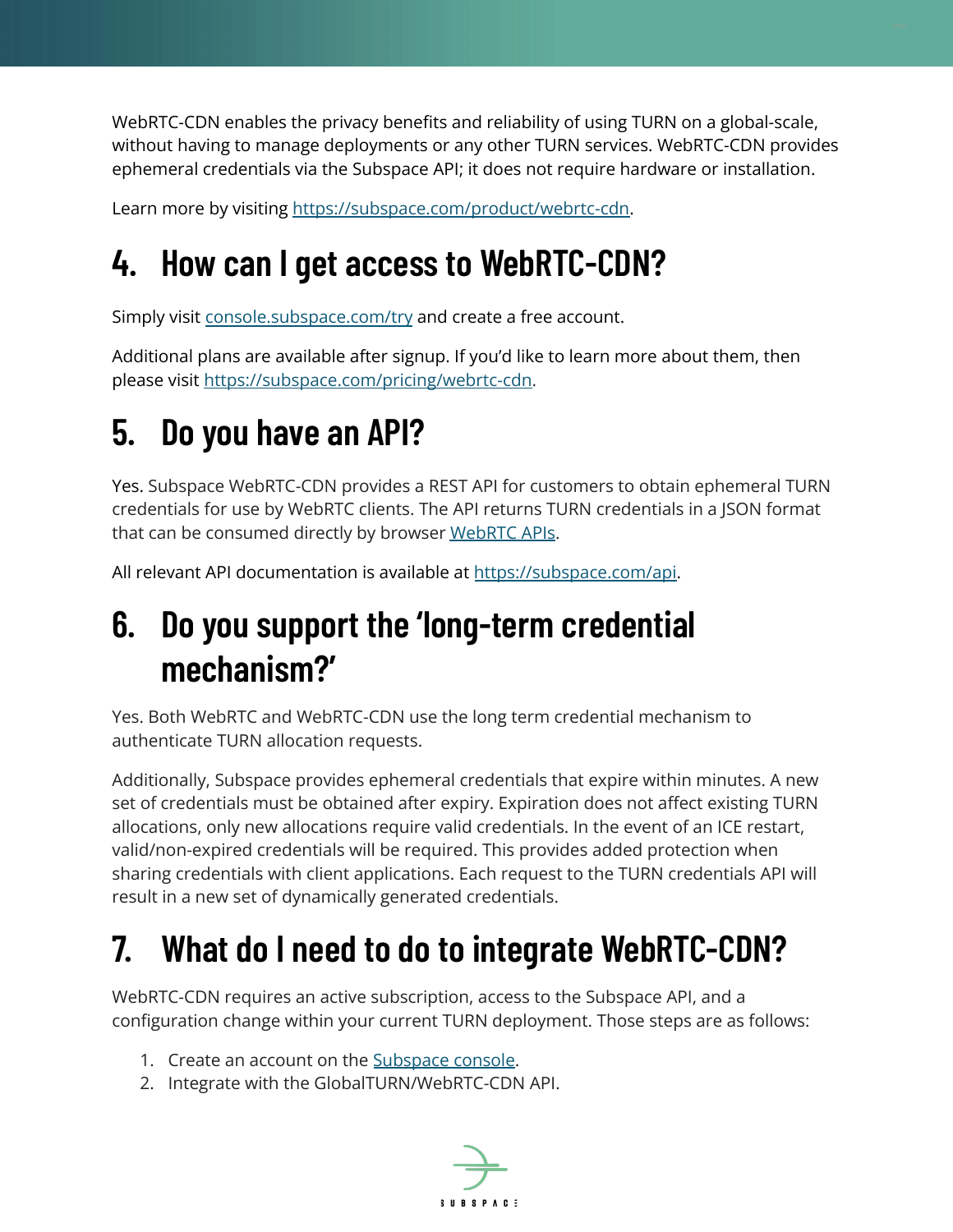- 3. Set up signalling server(s) to call the Subspace API and pass credentials to client browsers via the RTCPeerConnection interface. Replace values for existing TURN service with Subspace-provided credentials/URI.
- 4. Set "iceTransportPolicy" to "relay".

## **8. How does WebRTC-CDN impact the ICE negotiation?**

Utilizing WebRTC-CDN simplifies the ICE negotiation, as your client only needs to find/test one combination: WebRTC-CDN.

#### **9. Does WebRTC-CDN support ice-lite?**

Yes. You can find me information [here.](https://www.datocms-assets.com/41207/1642196268-ice-lite-support.pdf)

# **10. What version of TLS and Cipher Suite does WebRTC-CDN support?**

Per RFC 5766 and RFC 6062, TLS (per RFC 5766 and RFC 6062): TLS1.0/TLS1.1/TLS1.2; ECDHE is supported.

#### **11. Does Subspace leverage anycast?**

Subspace has improved anycast's resiliency. Under normal anycast, if a server fails, and the route to it is withdrawn from BGP, then BGP will reconverge to the next-geographically closest server. This next server lacks any context about the pre-existing connection, causing a reset and requiring the client to establish a new connection.

In the rare event of a Subspace PoP failure, all Subspace PoPs share network state information with one another, so a PoP failure cannot stop even a pre-existing connection. Instead, the moment a PoP fails and its BGP announcements are withdrawn, BGP reconverges to send traffic to the next-geographically closest PoP as expected.

That PoP, since it already knows the appropriate IP and port and forwarding information, accepts the next packet in the stream, and forwards it on appropriately. So it is as though there was only a brief pause in the connection stream.

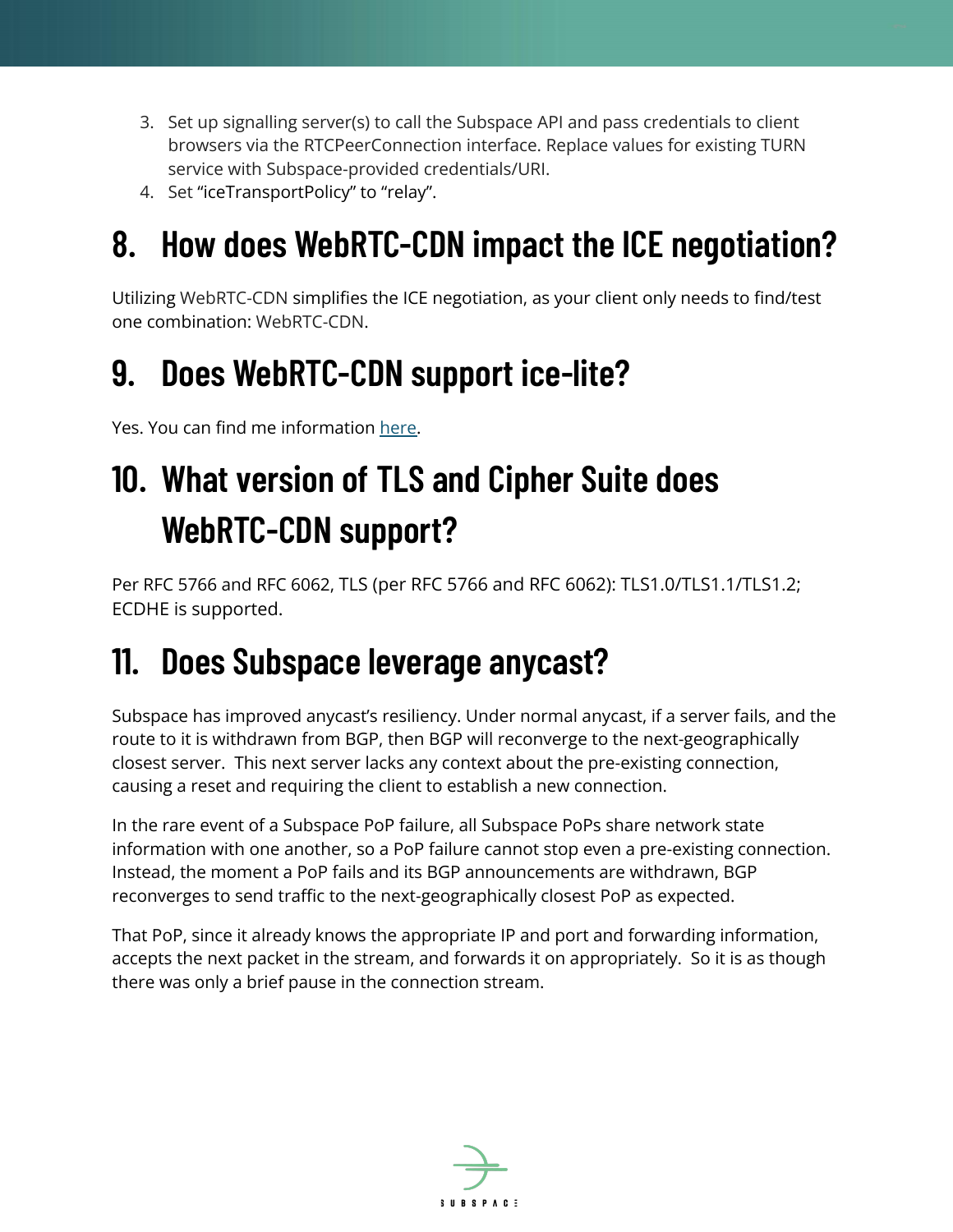#### **12. What kind of traffic can I accelerate?**

Subspace and WebRTC-CDN were created to ensure that the internet actually works for real-time apps in a predictable, dependable, stable, and secure manner. Therefore, you can accelerate any real-time application traffic that follows our terms of use [\(https://subspace.com/terms-of-use](https://subspace.com/terms-of-use)) and leverages both WebRTC and TURN.

To learn more about use cases and how we address industry or business-specific traffic, visit <https://www.subspace.com> and check the "Solutions" area in the navigation bar.

## **13. Is WebRTC-CDN free to use?**

Yes. Developers can begin using WebRTC-CDN by signing up for the "Standard" plan at [https://console.subspace.com/try.](https://console.subspace.com/try)

Learn more about the "Standard" plan, including additional plans and features, by visiting [https://subspace.com/pricing/webrtc-cdn.](https://subspace.com/pricing/webrtc-cdn)

#### **14. How many concurrent sessions does WebRTC-CDN enable?**

The amount of concurrent sessions included in your plan varies.

Learn more about plans and features by visiting <https://subspace.com/pricing/webrtc-cdn>.

## **15. Is there a limit on data transfer?**

The amount of data transfer enabled in your account is determined by your plan. The "Standard" plan includes 10GB/mo of data transfer with the ability to use more at a rate of \$0.29/GB.

Learn more about plan limits by visiting [https://subspace.com/pricing/webrtc-cdn.](https://subspace.com/pricing/webrtc-cdn)

## **16. How can I enable the "Service Provider" plan?**

Please contact us by visiting <https://subspace.com/contact> to inquire about enabling the plan.